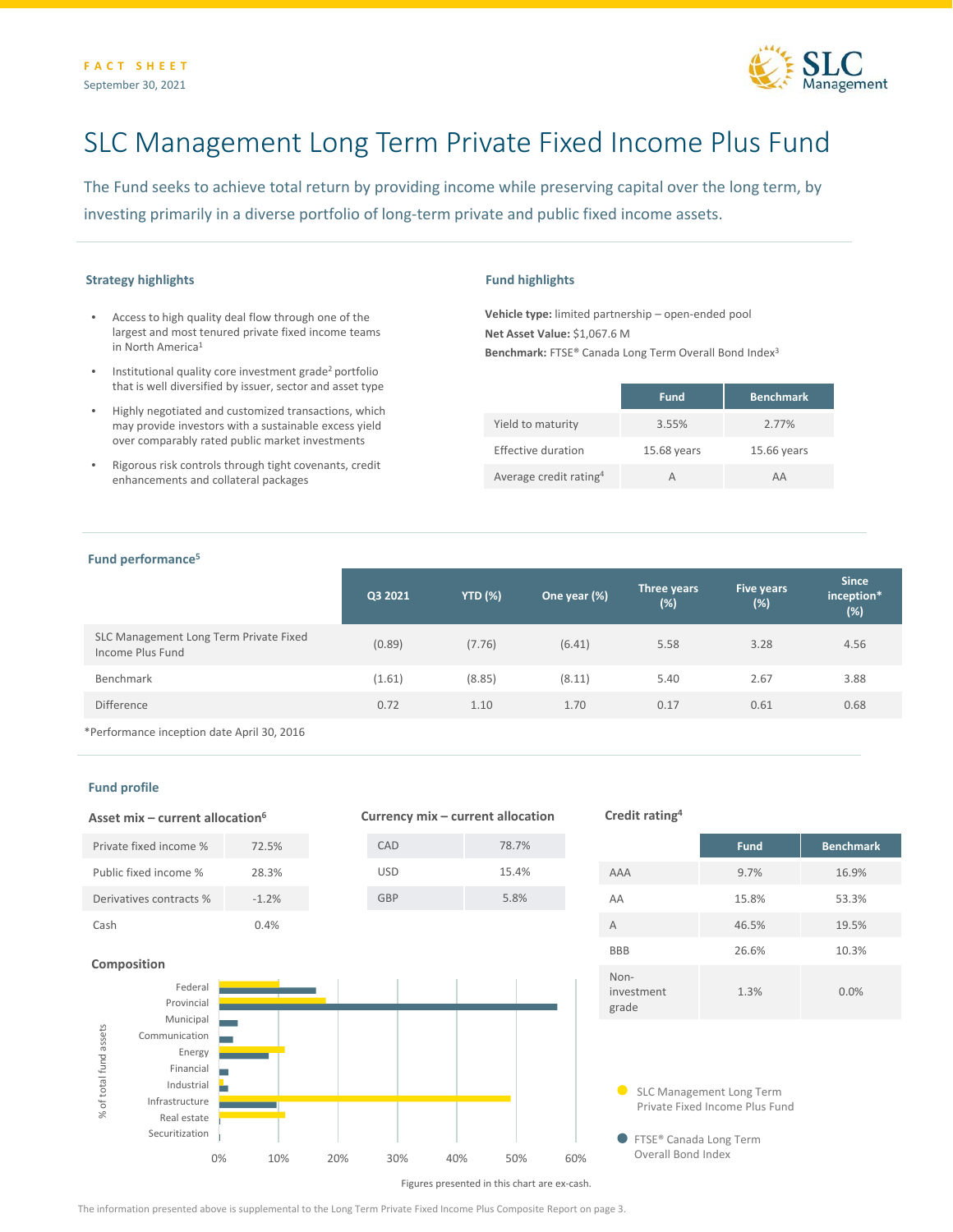## **Summary of investment guidelines7**

- Single issuer restriction: no greater than 10% of the Fund's assets at the time of investment
- Duration: within +/- 2 year of the duration of the FTSE® Canada Long Term Overall Bond Index
- Foreign currency exposure: intent is to hedge to Canadian dollars; non-Canadian dollar assets limited to less than 30% of the Fund; unhedged non- Canadian dollar investment limited to a maximum 10% of the Fund
- Credit quality: all holdings must be internally rated as investment grade at purchase

#### **Portfolio Managers**

**Elaad Keren, MBA, CFA** Portfolio Manager and Head of Mid-Market Finance Years with firm: 2 | Years of industry experience: 18

**Maurice Primeau, BComm** Portfolio Manager and Managing Director, Private Fixed Income Years with firm: 13 | Years of industry experience: 33

**Petra Wendroth, MBA, BBM**

Associate Portfolio Manager and Senior Director, Private Fixed Income Years with firm: 9 | Years of industry experience: 13

**Nicolas Delisle, CFA, CPA, CMA** Portfolio Manager and Managing Director, Private Fixed Income Years with firm: 7 | Years of industry experience: 24

#### **Contact us | slcmanagement.com**

**William Honce, CFA** Managing Director, Business Development William.Honce@slcmanagement.com T: 514-866-3363 | M: 438-969-7537

<sup>1</sup> According to PPiA Private Placement investors Association 2016 Survey Results

2 Investment-grade credit ratings of our private

placements portfolio are based on a proprietary, internal credit rating methodology that was developed using both externally-purchased and internally developed models. This methodology is reviewed regularly. More details can be shared upon request. There is no guarantee that the same rating(s) would be assigned to portfolio asset(s) if they were independently rated by a major credit ratings organization.

<sup>3</sup> "FTSE®" is a trade mark of FTSE International Limited and is used under license.

<sup>4</sup> Ratings presented include credit ratings one tier above and one below alphabetical classification, and are determined based on an internal credit rating process. For a description of the credit rating methodology, please see the Fund's offering memorandum, available on request.

<sup>5</sup> Returns shown are net of Fund expenses and gross of management fees. Management fees paid directly to Sun Life Capital Management (Canada) Inc. should be considered when assessing net performance. Returns greater than one year are annualized.

<sup>6</sup> Asset mix graph based on Committed amounts (Fund assets committed but not funded). Cash includes other net assets such as payables and receivables.

<sup>7</sup> More information about the Fund's investment guidelines and associated risks is in the Fund's offering memorandum, available on request.

**SUN LIFE CAPITAL MANAGEMENT (CANADA) INC.** offers pooled funds, separately managed accounts and other securities-based investment advisory services with the support of the investment operations of Sun Life

**Andrew Post, CFA** Managing Director, Business Development Andrew.Post@slcmanagement.com T: 416-408-8514 | M: 416-460-2795

Assurance Company of Canada. Sun Life Capital Management (Canada) Inc. is the manager of the SLC Management Short Term Private Fixed Income Plus Fund.

#### **IMPORTANT INFORMATION:**

This fund fact sheet is prepared for information purposes and is intended for Canadian institutional investors only. The information contained herein is not intended to provide specific financial, tax, investment, insurance, legal or accounting advice and should not be relied upon and does not constitute a specific offer to buy and/or sell securities, insurance or investment services. Investors should consult with their professional advisors before acting upon any information contained in this report. Subscriptions for Fund units are only made under the terms of the Fund's offering memorandum, subscription agreement and limited partnership agreement ("Fund Legal Documentation") and Fund units will only be sold to qualified investors pursuant to applicable securities laws. Investors should read these documents and consult with their professional advisors before investing.

Unless otherwise stated, the information is in Canadian dollars. Efforts are made to ensure that the information herein is reliable

and accurate at the time of publication. However, Sun Life Capital Management (Canada) Inc. does not guarantee its accuracy or completeness.

Information is subject to change without notice and Sun Life Capital Management (Canada) Inc. accepts no responsibility for any losses arising from any use of or reliance on the information herein. In the event of any inconsistency between information herein and information in the Fund Legal Documentation, audited

**Douglas J. Gardiner, CFA** Portfolio Manager and Head of Public Fixed Income Years with firm: 20 | Years of industry experience: 30

**Randall Malcolm, MSc. Finance, CFA** Senior Managing Director and Portfolio Manager, Canadian Public Fixed Income Years with firm: 8 | Years of industry experience: 28

> financial statements and/or official client statements (collectively, "Fund legal documentation"), the information in such Fund Legal Documentation shall prevail. There is no guarantee that the Fund will achieve its investment objective, its target returns or will be able to source private assets. Past performance is not necessarily indicative of future returns. For details on valuation methodology, please refer to the Fund's

Colin.Miller@slcmanagement.com T: 416-204-8017 | M: 416-737-6784

**Colin Miller, CFA** Managing Director, Business Development

This document may present materials or statements which reflect expectations or forecasts of future events. Such forward-looking statements are speculative in nature and may be subject to risks, uncertainties and assumptions and actual results which could differ significantly from the statements. As such, do not place undue reliance upon such forward-looking statements.

No part of this material may, without Sun Life Capital Management (Canada) Inc.'s prior written consent, be (i) copied or duplicated in any form, by any means, or (ii) distributed to any person that is not an employee, officer, director, or authorized agent of the recipient.

© 2021, SLC Management

offering memorandum.